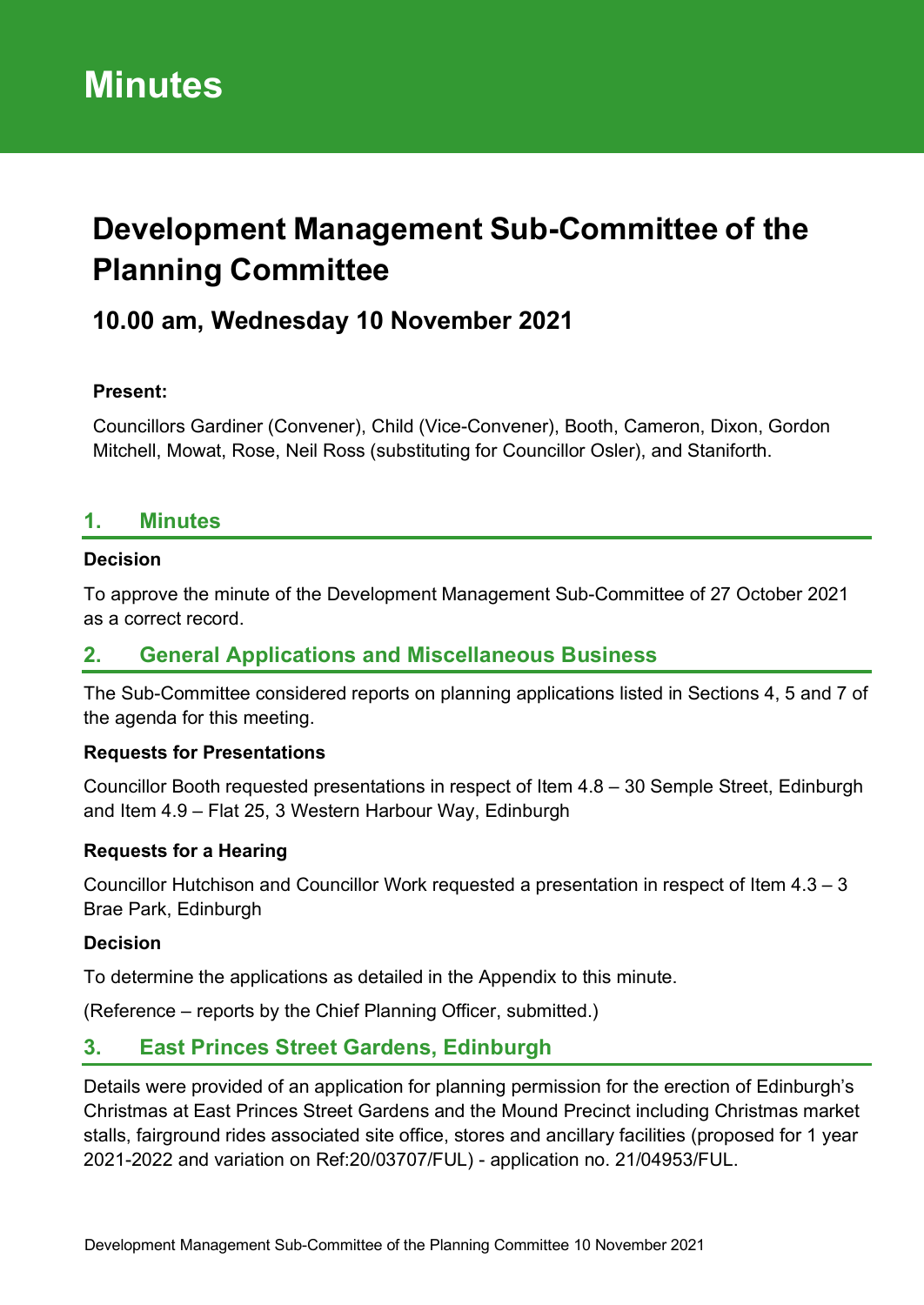The Chief Planning Officer gave details of the proposals and the planning considerations involved and recommended that the applications be granted.

#### **Motion**

To **GRANT** planning permission subject to the conditions, reasons, informatives and as set out in section 3 of the report by the Chief Planning Officer with additional conditions and informatives as followed;

- 1) To add an additional condition to ensure the applicants complied with current Covid-19 Scottish Government Legislation and make any changes on site as appropriate.
- 2) To add an additional condition to ensure that works on site did not begin before or during Remembrance Sunday events.
- 3) To add an addition informative that a written report on alternative sustainable power supply be provided by the applicant ahead of future events.
- 4) To amend condition 5 to ensure that
	- No development should commence on site unless and until an arboricultural specialist from the Council's Parks and Greenspace Section or a representative authorised by them, had inspected the completed tree protection measures and subsequently written confirmation had been received from the Planning Authority that the completed tree protection measures were acceptable.
- 5) To add an additional informative that no structures would be placed on boardwalks or pavements which could limit access to the site and to consider the Waverley Bridge area in terms of disabled parking.
- moved by Councillor Gardiner, seconded by Councillor Child

# **Amendment**

To **REFUSE** planning permission on the basis that the proposal was contrary to Edinburgh Local Development Plan Policy ENV 3 (Vacant and under-used land) and ENV 6 (Noise Pollution) and did not comply with the Planning (listed Buildings and Conservation Areas) (Scotland) Act 1997.

moved by Councillor Mowat, seconded by Councillor Booth

# **Voting**

| For the motion:    | 6 votes |
|--------------------|---------|
| For the amendment: | 5 votes |

(For the motion: Councillors Child, Gardiner, Cameron, Dixon, Gordon, and Rose)

(For the amendment: Councillors Booth, Mitchell, Mowat, Neil Ross and Staniforth)

# **Decision**

To **GRANT** planning permission subject to the conditions, reasons, informatives and as set out in section 3 of the report by the Chief Planning Officer with additional conditions and informatives.

(Reference – report by the Chief Planning Officer, submitted.)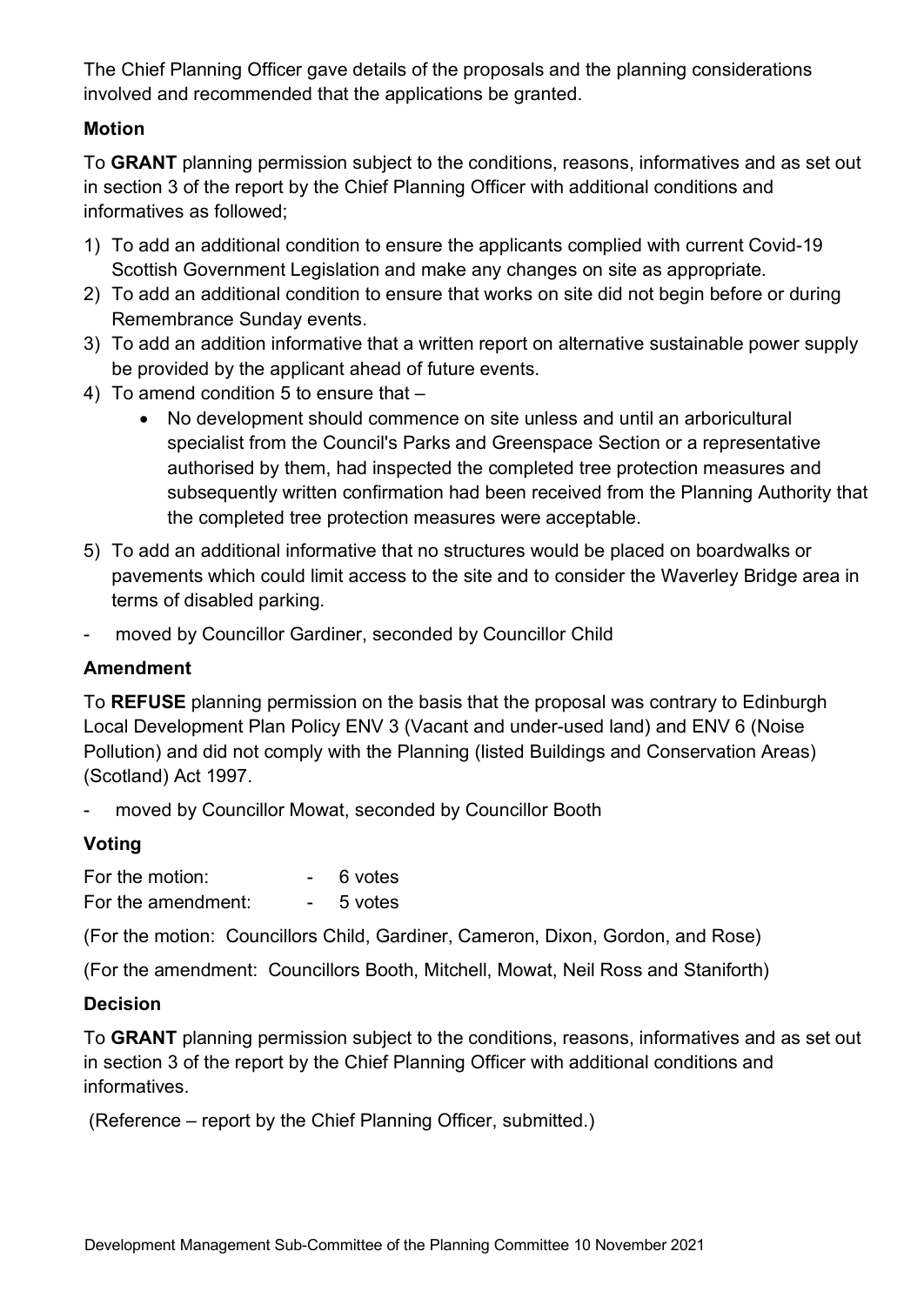# **Appendix**

| Agenda Item No. /<br><b>Address</b>                                                                                                                                                                                                                                   | <b>Details of Proposal/Reference No</b>                                                                                                                                                                                                                                                                                                                | <b>Decision</b>                                                                                                                                                                       |  |
|-----------------------------------------------------------------------------------------------------------------------------------------------------------------------------------------------------------------------------------------------------------------------|--------------------------------------------------------------------------------------------------------------------------------------------------------------------------------------------------------------------------------------------------------------------------------------------------------------------------------------------------------|---------------------------------------------------------------------------------------------------------------------------------------------------------------------------------------|--|
| Note: Detailed conditions/reasons for the following decisions are contained in the statutory<br>planning register.                                                                                                                                                    |                                                                                                                                                                                                                                                                                                                                                        |                                                                                                                                                                                       |  |
| 4.1 - Report for<br>forthcoming<br>application by<br><b>Tarmac for Proposal</b><br>of Applicartion<br><b>Notice at Land 60</b><br><b>Metres South of 69</b><br><b>Baird Road, Raitho</b>                                                                              | Proposed mixed use development<br>comprising mixed residential<br>housing, private and affordable<br>dwellings, retirement living<br>apartments, care home, community<br>hub including retail/village,<br>hall/library and tourism lodges -<br>application no. 21/05023/PAN                                                                            | To note the key issues at this<br>stage.                                                                                                                                              |  |
| 4.2 – <b>Report for</b><br>forthcoming<br>application by<br><b>Watkin Jones Group</b><br><b>/ New Mart Road</b><br><b>Limited for Proposal</b><br>of Application Notice<br>at Site 117 Metres<br><b>Southwest of 6 New</b><br><b>Market Road,</b><br><b>Edinburgh</b> | Redevelopment to form buld-to-rent<br>housing and purpose-built student<br>accommodation with associated<br>ancillary development, demolitions,<br>public realm, landscaping and<br>access - application no.<br>21/04830/PAN                                                                                                                           | To note the key issues at this<br>1)<br>stage<br>To take into account the<br>2)<br>following additional issue:<br>To consider policy ENV 19<br>and the impact on sports<br>facilities |  |
| 4.3 – 3 Brae Park,<br><b>Edinburgh</b>                                                                                                                                                                                                                                | Alterations to combine upper and<br>lower properties to form one<br>dwelling, including two storey rear<br>extension - application no.<br>21/02977/FUL                                                                                                                                                                                                 | To <b>WITHDRAW</b> the application<br>from the agenda due to<br>administrative errors in the report.                                                                                  |  |
| 4.4 – 46 Dreghorn<br><b>Link, Edinburgh</b>                                                                                                                                                                                                                           | New non-illum Starbucks letters<br>fitted centrally over windows,<br>refurbished non-illum Starbucks ali<br>panel - to replace existing on post<br>sign, new int-illum Starbucks 1700m<br>monument sign, refurbished int-illum<br>Starbucks totem cladding, new non-<br>illum Starbucks banner frame (as<br>amended) – application no.<br>21/04200/ADV | To GRANT advertisement<br>consent subject to the conditions,<br>reasons and informatives as set<br>out in section 3 of the report by<br>the Chief Planning Officer.                   |  |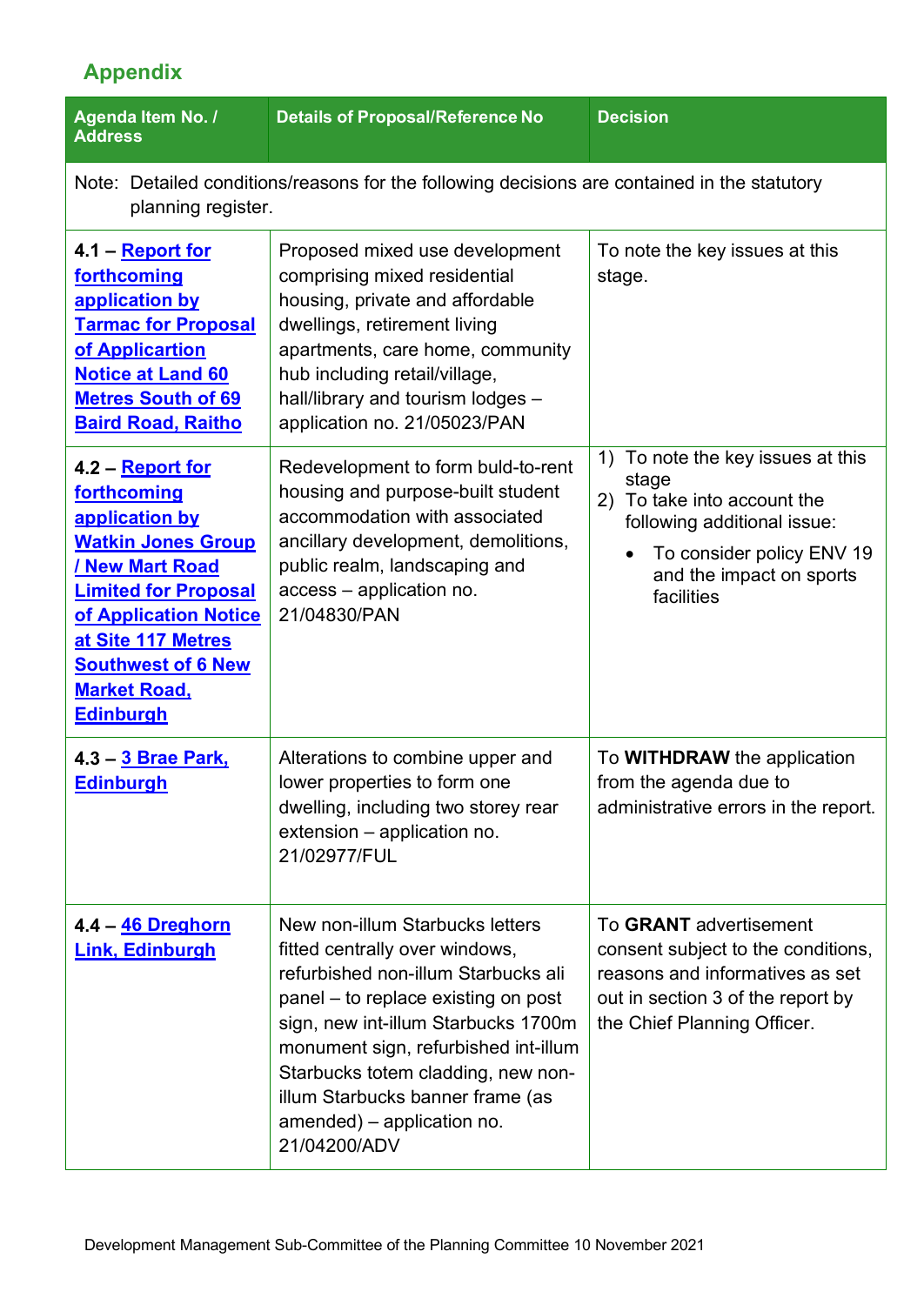| Agenda Item No. /<br><b>Address</b>                         | <b>Details of Proposal/Reference No</b>                                                                                                                                            | <b>Decision</b>                                                                                                                                                                                                                                                                                                                                                                                                                                                                              |
|-------------------------------------------------------------|------------------------------------------------------------------------------------------------------------------------------------------------------------------------------------|----------------------------------------------------------------------------------------------------------------------------------------------------------------------------------------------------------------------------------------------------------------------------------------------------------------------------------------------------------------------------------------------------------------------------------------------------------------------------------------------|
| 4.5 – 19 King's<br><b>Stables Lane,</b><br><b>Edinburgh</b> | Retrospective change of use from<br>residential dwelling to short-term let<br>- application no. 21/04825/FUL                                                                       | To GRANT planning permission<br>subject to the conditions, reasons<br>and informatives set out in<br>section 3 of the report by the<br><b>Chief Planning Officer.</b>                                                                                                                                                                                                                                                                                                                        |
| 4.6 – <b>GF 23 Manor</b><br><b>Place, Edinburgh</b>         | Alterations to office building<br>including change of rear garage to<br>office space, new windows and<br>cladding to rear mews building -<br>application no. 21/03505/FUL          | To GRANT planning permission<br>subject to the informatives set out<br>in section 3 of the report by the<br><b>Chief Planning Officer.</b>                                                                                                                                                                                                                                                                                                                                                   |
| <u>4.7 – GF 23 Manor</u><br><b>Place, Edinburgh</b>         | Alterations to existing office building<br>including change of rear garage to<br>office space, new windows and<br>cladding to rear mews building -<br>application no. 21/03504/LBC | To GRANT listed building<br>consent subject to the conditions,<br>reasons and informatives as set<br>out in section 3 of the report by<br>the Chief Planning Officer.                                                                                                                                                                                                                                                                                                                        |
| 4.8 - 30 Semple<br><b>Street, Edinburgh</b>                 | Refurbishment, extensions, new<br>facade treatments and associated<br>works – application no.<br>21/02830/FUL                                                                      | To GRANT planning permission<br>subject to:<br>The conditions, reasons and<br>1)<br>informatives as set out in<br>section 3 of the report by the<br><b>Chief Planning Officer.</b><br>To add two informatives,<br>2)<br>stating:<br>The applicant should<br>install visitor cycle<br>parking to the front of<br>the building on Semple<br><b>Street</b><br>The applicant should<br>seek to improve the<br>proportion of long-stay<br>cycle parking so it is<br>more accessible for<br>users. |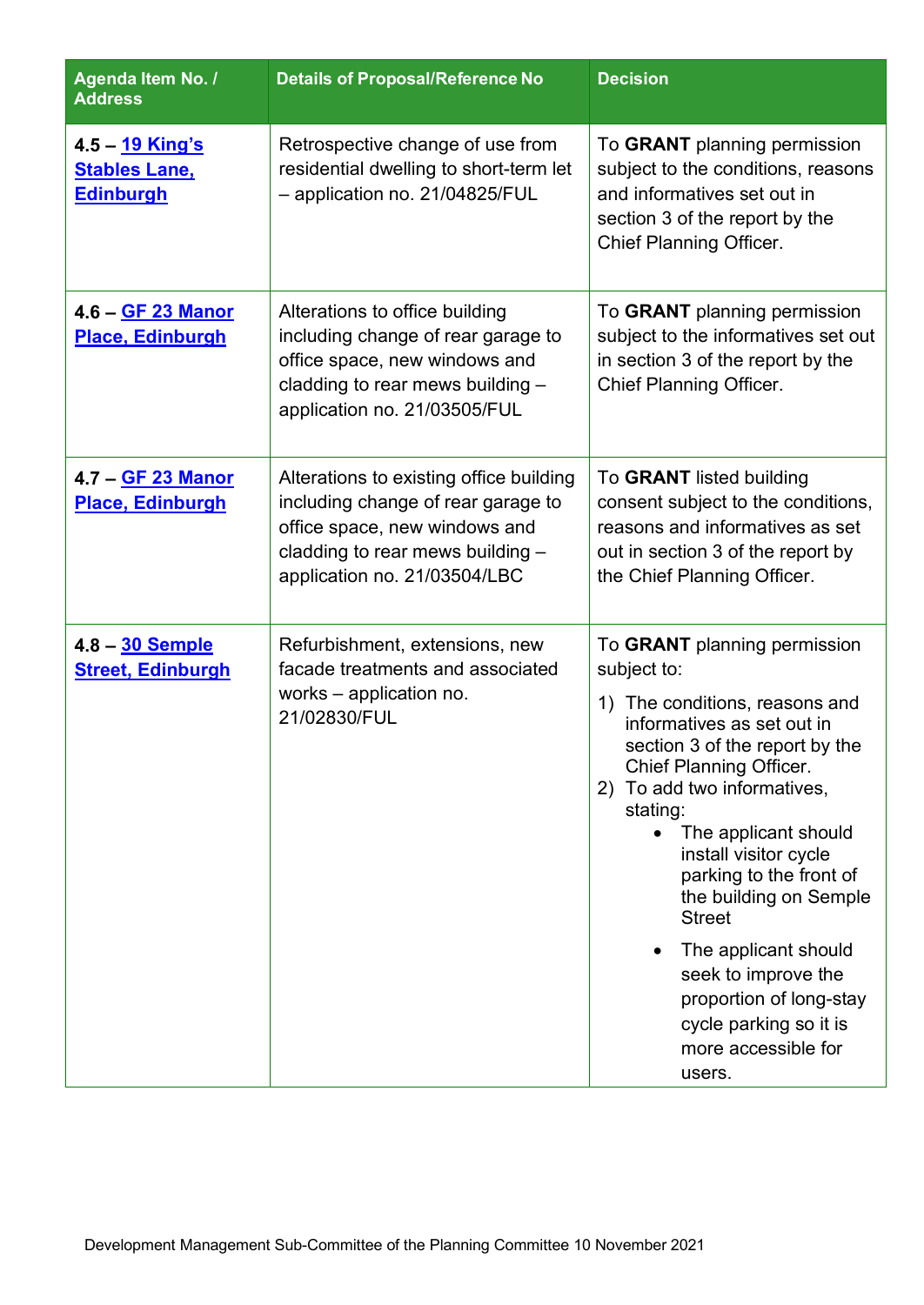| Agenda Item No. /<br><b>Address</b>                               | <b>Details of Proposal/Reference No</b>                                                                                                                                                                                                                                                                           | <b>Decision</b>                                                                                                                                                          |
|-------------------------------------------------------------------|-------------------------------------------------------------------------------------------------------------------------------------------------------------------------------------------------------------------------------------------------------------------------------------------------------------------|--------------------------------------------------------------------------------------------------------------------------------------------------------------------------|
| 4.9 Flat 25, 3<br><b>Western Harbour</b><br><b>Way, Edinburgh</b> | Subdivide flatted dwelling to form 2x<br>flatted dwellings - application no.<br>20/05307/FUL                                                                                                                                                                                                                      | To GRANT planning permission<br>subject to the conditions, reasons<br>and informatives as set out in<br>section 3 of the report by the<br><b>Chief Planning Officer.</b> |
| <u>5.1 – 7 Redhall</u><br><b>House Drive,</b><br><b>Edinburgh</b> | Alteration and conversion of existing<br>building to form six duplex<br>apartment, the erection of a<br>detached garage block<br>accommodating six garages and the<br>erection of two detached dwelling<br>houses with all associated site<br>development works and landscaping<br>- application no. 18/09642/FUL | To <b>WITHDRAW</b> the application<br>from the agenda due to<br>administrative errors in the report.                                                                     |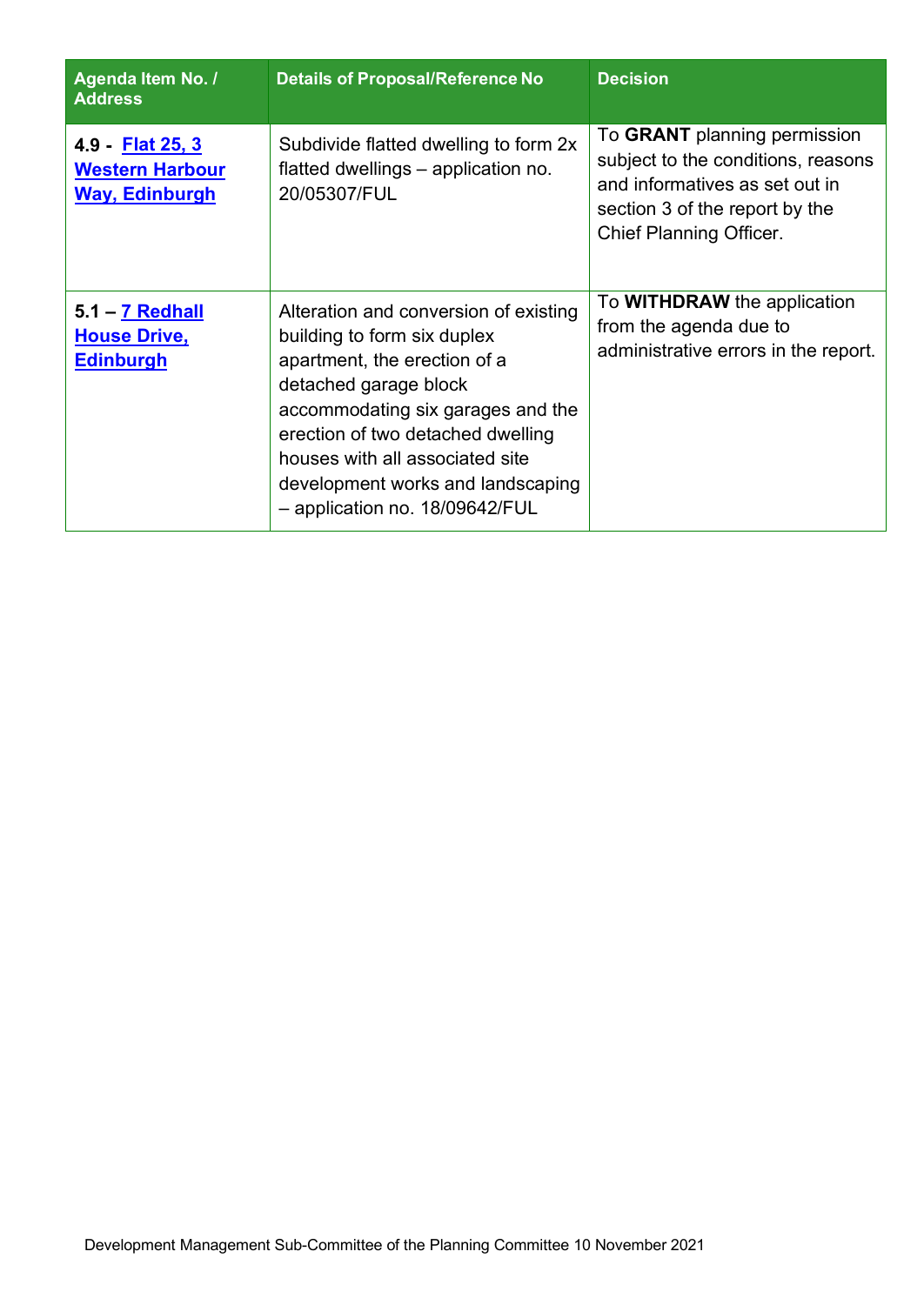| 7.1 - East Princes<br><b>Street Gardens,</b><br><b>Edinburgh</b> | Erection of Edinburgh's Christmas<br>at East Princes Street Gardens and<br>the Mound Precinct including<br>Christmas market stalls, fairground<br>rides and associated site office,<br>stores and ancillary facilities<br>(proposed for 1 year 2021-2022 and<br>variation on Ref: 20/03707/FUL) -<br>application no. 21/04953/FUL | To GRANT planning permission<br>subject to:<br>1) The conditions, reasons and<br>informatives as set out in<br>section 3 of the report by the<br><b>Chief Planning Officer.</b><br>2) To add an additional condition<br>to ensure the applicants<br>comply with current Covid-19<br><b>Scottish Government</b><br>Legislation and make any<br>changes on site as<br>appropriate.<br>3) To add an additional condition<br>to ensure that works on site<br>did not begin before or during<br><b>Remembrance Sunday</b><br>events.<br>4) To add an addition informative<br>that a written report on<br>alternative sustainable power<br>supply be provided by the<br>applicant ahead of future<br>events.<br>5) To amend condition 5 to<br>ensure that $-$<br><b>a.</b> "No development shall<br>commence on site<br>unless and until an<br>arboricultural specialist<br>from the Council's<br>Parks and Greenspace<br>Section or a<br>representative<br>authorised by them,<br>has inspected the<br>completed tree<br>protection measures<br>and subsequently<br>written confirmation<br>has been received from<br>the Planning Authority<br>that the completed tree<br>protection measures |
|------------------------------------------------------------------|-----------------------------------------------------------------------------------------------------------------------------------------------------------------------------------------------------------------------------------------------------------------------------------------------------------------------------------|-------------------------------------------------------------------------------------------------------------------------------------------------------------------------------------------------------------------------------------------------------------------------------------------------------------------------------------------------------------------------------------------------------------------------------------------------------------------------------------------------------------------------------------------------------------------------------------------------------------------------------------------------------------------------------------------------------------------------------------------------------------------------------------------------------------------------------------------------------------------------------------------------------------------------------------------------------------------------------------------------------------------------------------------------------------------------------------------------------------------------------------------------------------------------------------------|
|                                                                  |                                                                                                                                                                                                                                                                                                                                   | are acceptable."                                                                                                                                                                                                                                                                                                                                                                                                                                                                                                                                                                                                                                                                                                                                                                                                                                                                                                                                                                                                                                                                                                                                                                          |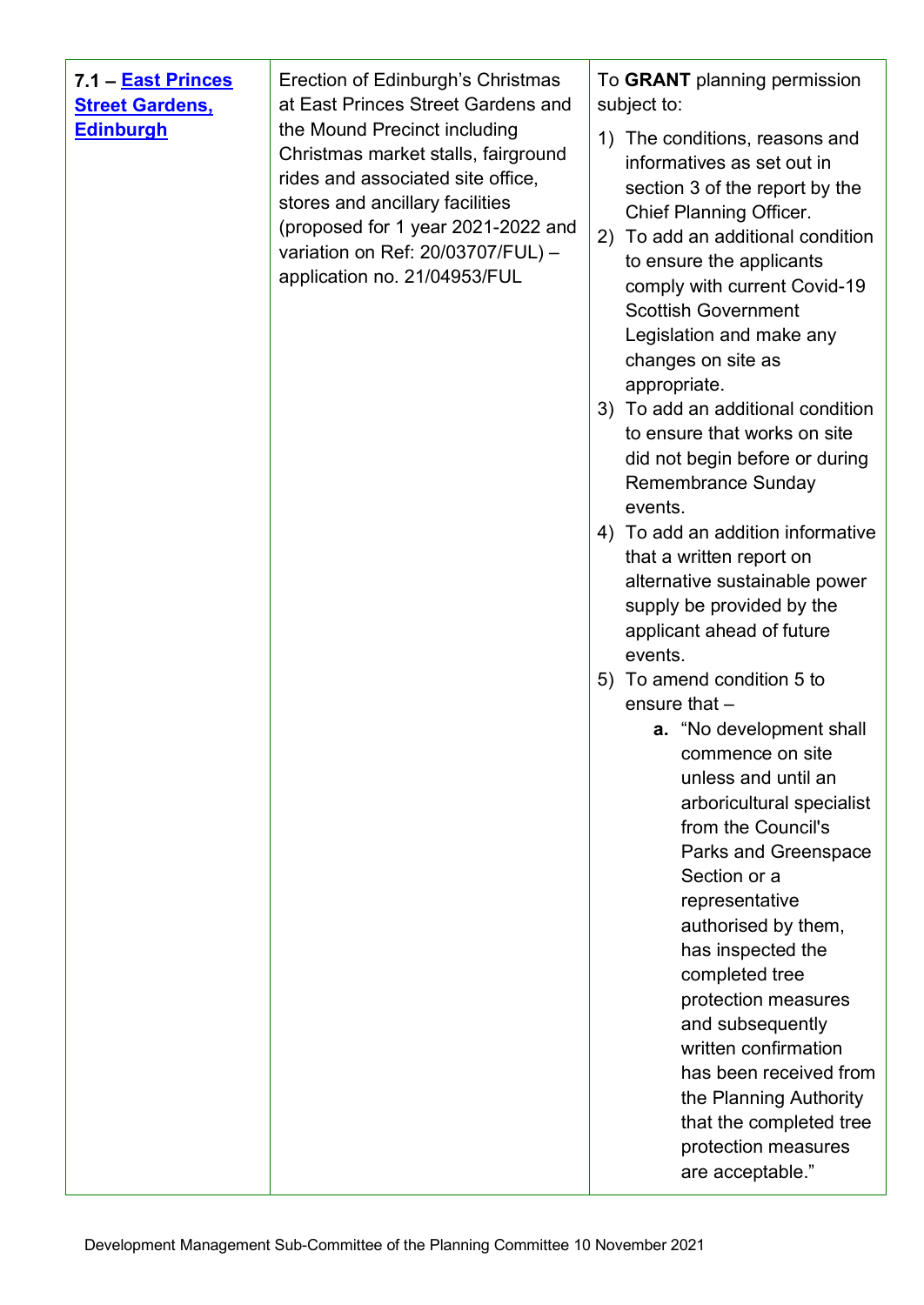| Agenda Item No. /<br><b>Address</b>      | <b>Details of Proposal/Reference No</b>                                                                                                                                                                                                                                                                                      | <b>Decision</b>                                                                                                                                                                                                                                                                                                                                                                                                                                                                                                                                                     |
|------------------------------------------|------------------------------------------------------------------------------------------------------------------------------------------------------------------------------------------------------------------------------------------------------------------------------------------------------------------------------|---------------------------------------------------------------------------------------------------------------------------------------------------------------------------------------------------------------------------------------------------------------------------------------------------------------------------------------------------------------------------------------------------------------------------------------------------------------------------------------------------------------------------------------------------------------------|
|                                          |                                                                                                                                                                                                                                                                                                                              | 6) To add an additional<br>informative that no structures<br>will be placed on boardwalks<br>or pavements which could<br>limit access to the site and to<br>consider the Waverley Bridge<br>area in terms of disabled<br>parking.<br>(On a division)                                                                                                                                                                                                                                                                                                                |
| 7.2 - George Street,<br><b>Edinburgh</b> | Erection of Edinburgh's Christmas<br>at George Street including an ice<br>rink, Christmas market stalls<br>associated site offices, stores and<br>ancillary facilities (Proposed<br>Application for one year 2021-2022<br>& variation on granted planning<br>permission Ref: 20/03708/FUL) -<br>application no. 21/04950/FUL | To GRANT planning permission<br>subject to:<br>The conditions, reasons and<br>1)<br>informatives as set out in<br>section 3 of the report by the<br><b>Chief Planning Officer.</b><br>To add an additional<br>2)<br>informative to explore the<br>provision of additional<br>disabled parking spaces and<br>re-designation of disabled<br>parking and to consider<br>policies for disabled parking in<br>future.<br>3) To add an additional<br>informative that any future<br>developments would consider<br>an alternative fuel source for<br>the generators used. |